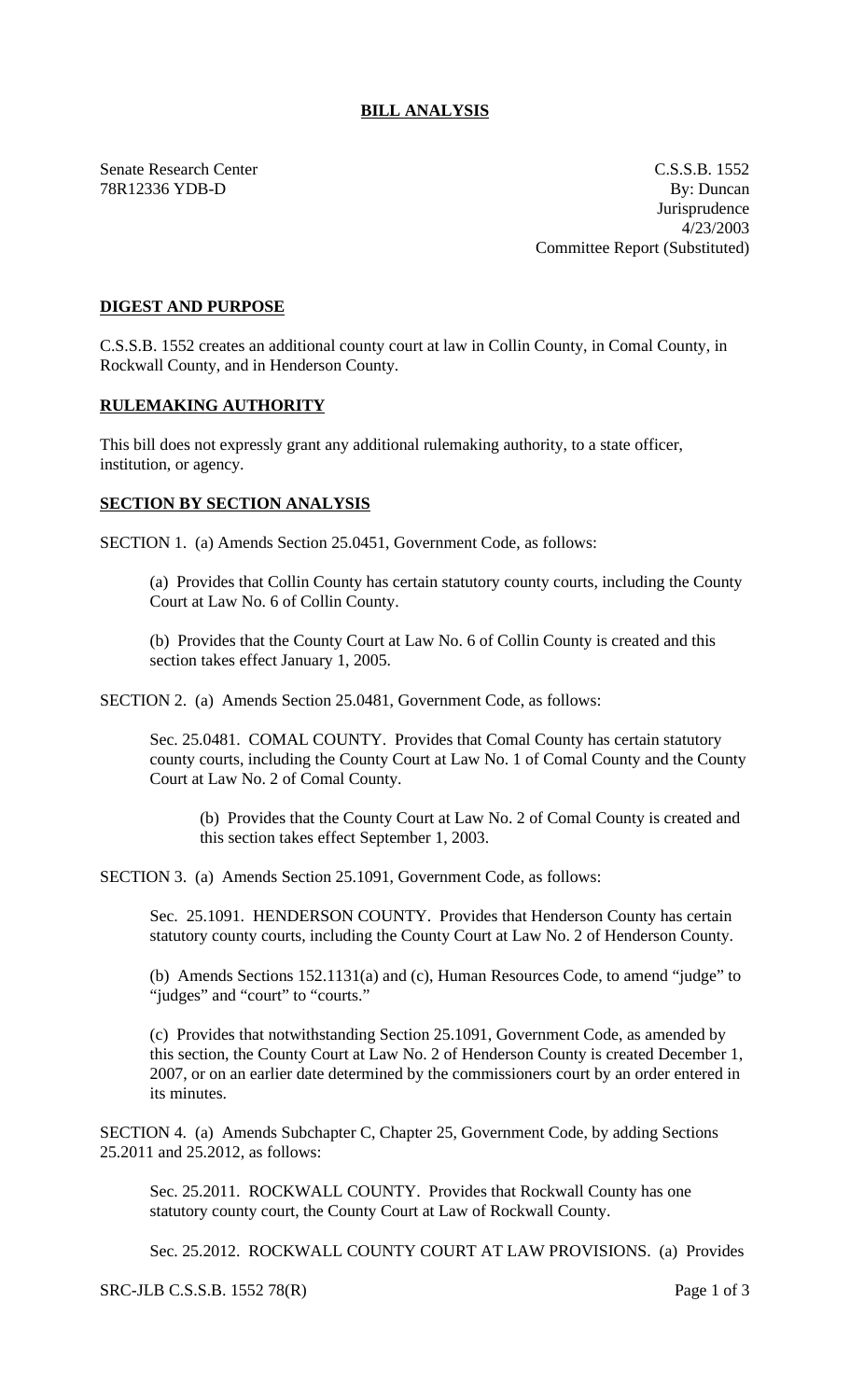that in addition to the jurisdiction provided by Section 25.0003 and other law, and except as limited by Subsection (b), a county court at law in Rockwall County has, concurrent with the district court, the jurisdiction provided by the constitution and general law for district courts.

(b) Provides that a county court at law does not have general supervisory control or appellate review of the commissioners court or jurisdiction of certain matters.

(c) Provides that the district clerk serves as clerk of a county court at law except that the county clerk serves as clerk of the county court at law in matters of mental health, the probate and criminal misdemeanor docket, and all civil matters in which the county court at law does not have concurrent jurisdiction with the district court.

(d) Authorizes jurors regularly impaneled for the week by the district courts to, at the request of the judge of a county court at law, be made available by the district judge in the numbers requested and to serve for the week or until released in the county court at law.

(e) Authorizes a county court at law to summon jurors through the county clerk for service in the county court at law in the manner provided by the laws governing the drawing, selection, and service of jurors for county courts. Requires jurors summoned to be paid in the same manner and at the same rate as jurors for district courts in Rockwall County. Authorizes jurors summoned to the county court at law, by order of the judge of a county court at law, to be transferred to the district court for service in noncapital felony cases.

(f) Provides that notwithstanding Sections 74.091 and 74.0911, a district judge serves as the local administrative judge for the district and statutory county courts in Rockwall County. Requires the judges of district courts to elect a district judge as local administrative judge for a term of not more than two years. Prohibits the local administrative judge from being elected on the basis of rotation or seniority.

(g) Requires the district clerk, when administering a case for the county court at law, to charge civil fees and court costs as if the case had been filed in the district court. Requires the case, in a case of concurrent jurisdiction, to be assigned to either the district court or the county court at law in accordance with local administrative rules established by the local administrative judge.

(h) Requires the judge of the county court at law to appoint an official court reporter for the court and to set the official court reporter's annual salary, subject to approval by the county commissioners court. Requires the official court reporter of the county court at law to take an oath or affirmation as an officer of the court. Provides that the official court reporter holds office at the pleasure of the judge of the court and shall be provided a private office in close proximity to the court. Provides that the official court reporter is entitled to all rights and benefits afforded all other county employees.

(i) Requires the judge of the county court at law to hire a staff with the approval of the county commissioners court and through the county budget process. Provides that the staff of the judge of the county court at law consists of a court coordinator and a bailiff. Provides that court personnel employed under this subsection are entitled to receive a salary set by the commissioners court and other employment benefits received by county employees.

(j) Requires the bailiff of a county court at law, not later than one year after the date of appointment, to obtain a peace officer license under Chapter 1701, Occupations Code, from the Commission on Law Enforcement Officer Standards and Education. Requires the sheriff of Rockwall County to deputize the bailiff of